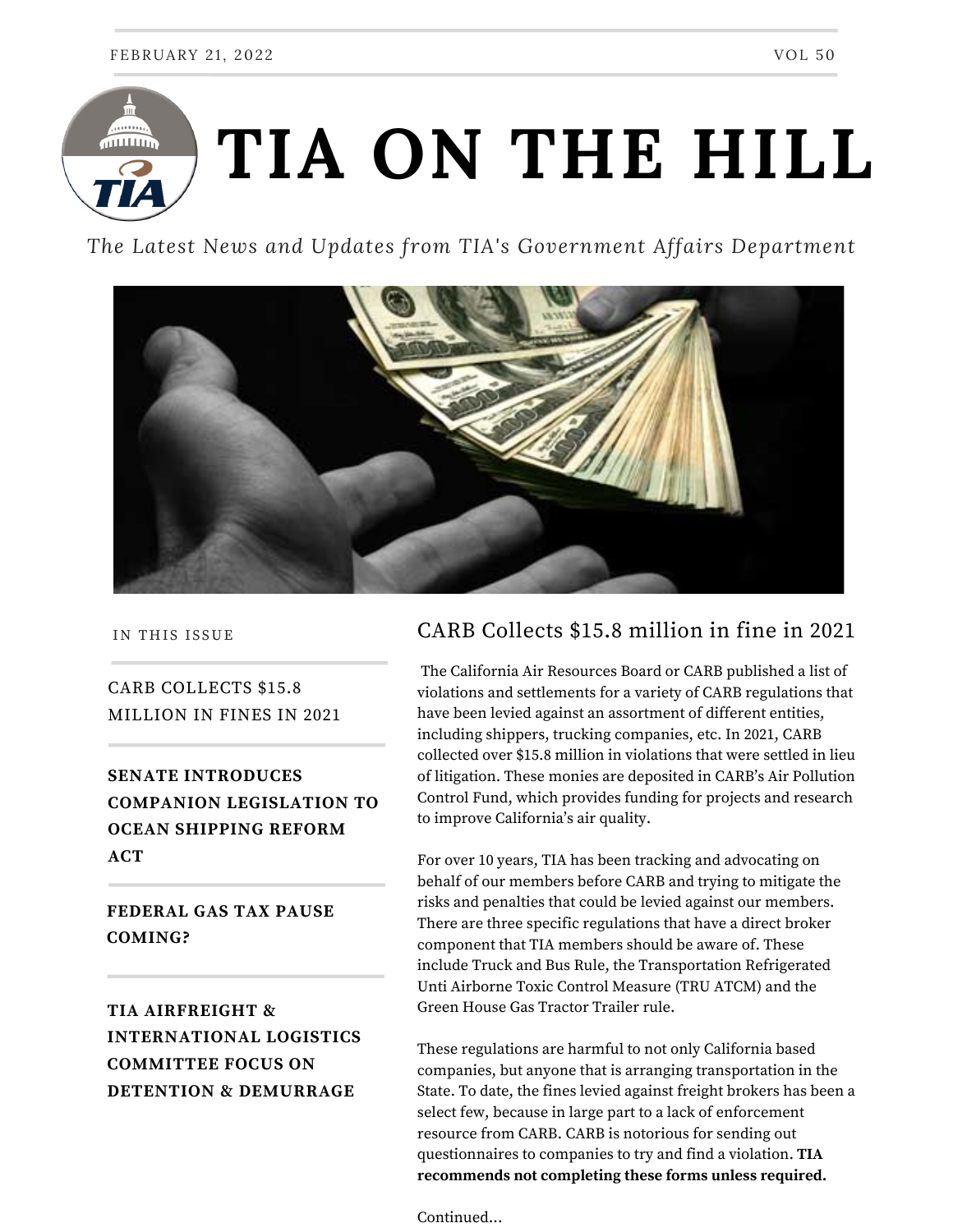In 2022, CARB has a usual busy regulatory schedule planned to include developing a new rule that will require freight brokers to utilize complaint trucking companies, as the State looks to be zero emissions by 2035.

If you have any questions, please contact [advocacy@tianet.org](mailto:advocacy@tianet.org).

## **Senate Introduces Companion Legislation to Ocean Shipping Reform Act**

Senator Klobuchar (D-MN) and Senator Thune (R-SD) have introduced a bipartisan Senate version of the House Ocean Shipping Reform Act which has passed the House chamber and sits in the Senate for a possible vote. The Senators have now introduced their version of the bill, S.3580, which if passed would require a Conference Committee comprised of Members of the House and Senate to reconcile the differences of the two bills.

The legislation is like the House version, in which it has the same anti-retaliatory language, a call for rulemaking regarding unreasonable demurrage and detention. These are the two main reasons TIA does support the House version of the legislation. Additionally, the measures take a broader look at the practices of returning empty. A trend that has been exposed of bringing full loads of freight from Asia to the United States but leaving exporters high and dry but not taking U.S. product back to Asia.

The Senate legislation does not address the National Shippers Advisory Committee which advises the Federal Maritime Commission to report on important matters. The House version would make the committee more well-rounded with the inclusion of customers brokers and freight forwarders.

TIA will continue to track both versions of the Ocean Shipping Reform Act and advocate on behalf of our members.